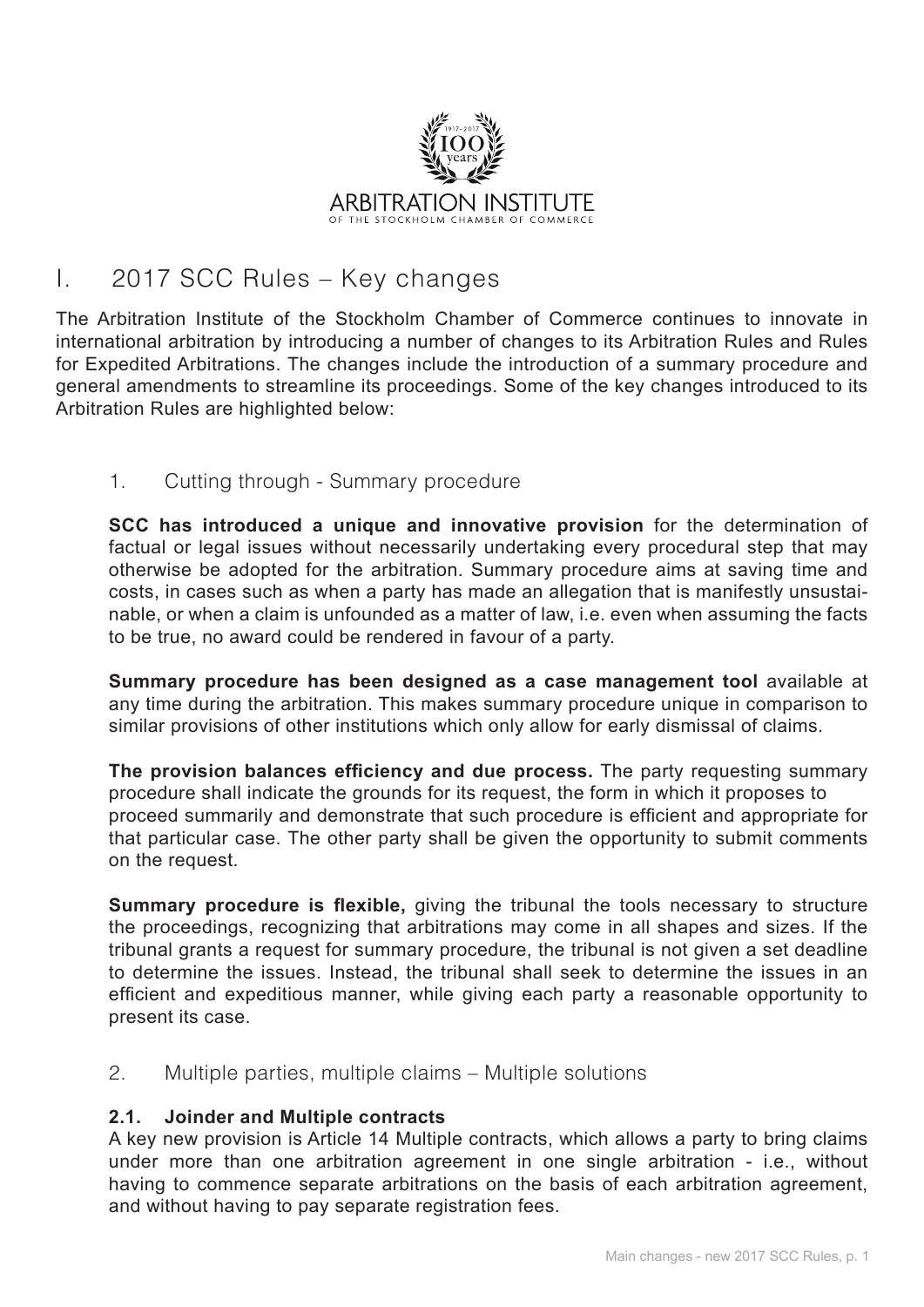Under Article 14, the general rule is that such claims may proceed and be determined in a single arbitration, unless the other party objects. If there is an objection, the claims may be determined in a single arbitration, provided that:

(1) the SCC finds that it has prima facie jurisdiction over the dispute,<sup>1</sup> and

(2) if the Board considers that the arbitration agreements are compatible, if the relief sought arises out of the same transaction or series of transactions, and having regard to the efficiency and expeditiousness of the proceedings and other relevant circumstances.

Article 14 explicitly states that the Board's decision does not affect the tribunal's power to decide on its own jurisdiction over the claims. Article 14 is a key innovation in the SCC Rules that introduces a new standard contained as well in Article 13 on joinder of additional parties ("Joinder") and Article 15 on the consolidation of arbitrations ("Consolid ation"). For example, if a party to the arbitration<sup>2</sup> wants to join an additional party, bringing multiple claims against that additional party on the basis of more than one arbitration agreement, the standard of Article 14 will be applied by the Board. Importantly, the Board's decision to join an additional party is independent from the tribunal's decision on its own jurisdiction over the parties.

## **2.2. Consolidation**

**The possibilities to consolidate arbitrations under the SCC Rules have been broadened.** A party may request that a newly commenced arbitration be consolidated into a pending arbitration under the SCC Rules, provided that the relevant criteria are met.

**The SCC Board decides whether or not to consolidate the arbitrations.** The scenarios where consolidation is possible are not limited to those cases where all parties agree to consolidate, nor to cases where the claims are made on the basis of the same arbitration agreement. Article 15 also allows for consolidation of arbitrations where claims have been made under more than one arbitration agreement, provided that the relief sought arises out of the same transaction or series of transactions, and the Board considers that the arbitration agreements are compatible. Also, in deciding whether or not to consolidate the Board will have regard to the stage of the arbitrations, the efficiency and expeditiousness of the proceedings and other relevant circumstances.

## 3. Administrative secretary

**The new SCC Rules regulate the relationship between secretaries, parties and the tribunal.** Who acts as secretary and the role of the secretary, are questions that have been widely discussed in the arbitration community. Article 24 is a novel provision in the SCC Rules that addresses these questions in a flexible way. The tribunal has to request the parties' approval to appoint a specific candidate as secretary, who shall be impartial and independent. The provision does not specify the role of the secretary. Instead, the tribunal shall consult the parties regarding the tasks of the secretary.

**The provision safeguards the tribunal and the continued development of the proceedings,** by allowing the removal of the secretary through a challenge proceeding and explicitly stating that a party's request for removal does not prevent the arbitration from proceeding. In case a secretary is removed, the tribunal may propose the appointment of another secretary.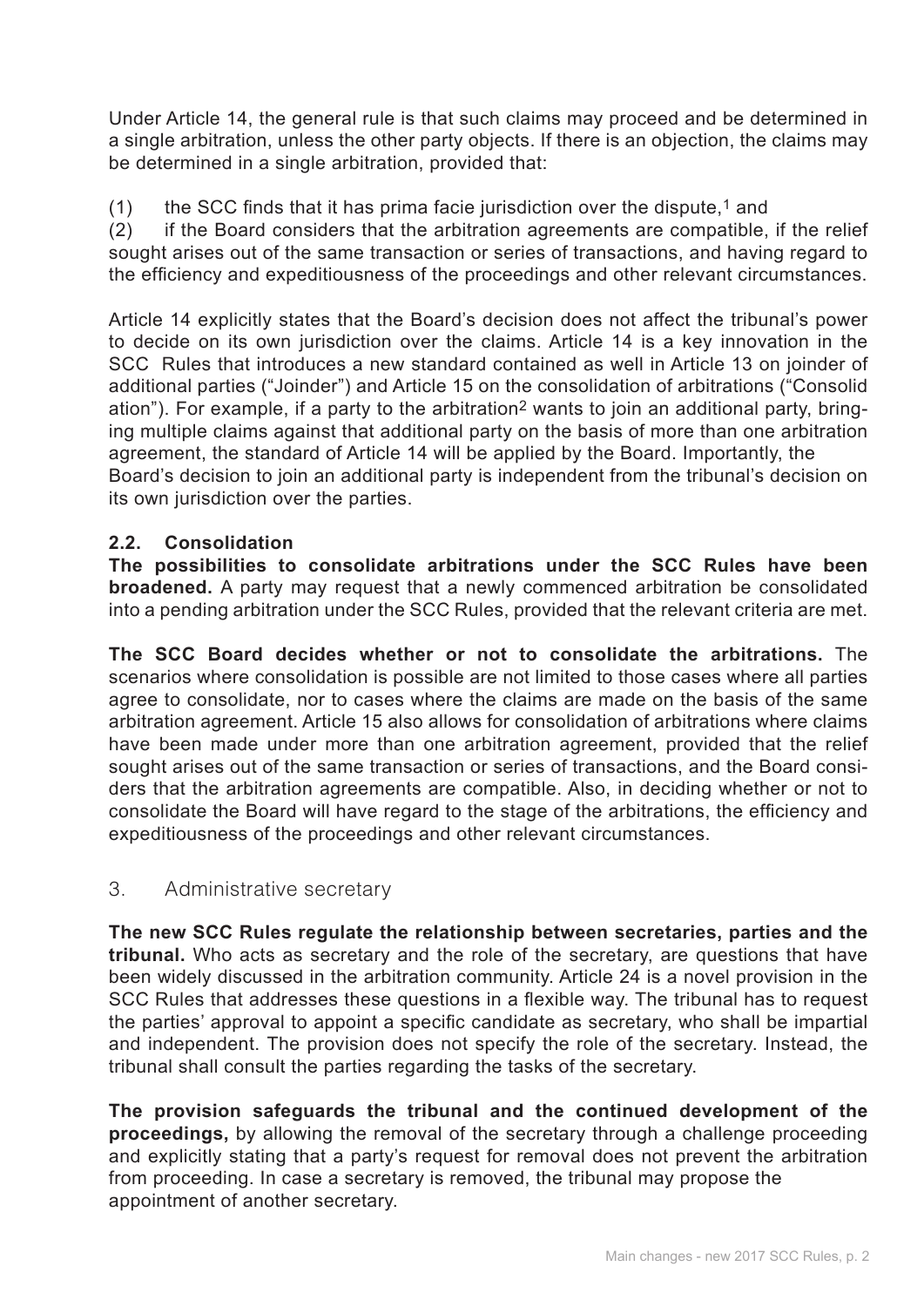4. Number of arbitrators – 1 or 3

**The default provision on the number of arbitrators has changed,** abandoning the presumption in favour of a three-member tribunal and opting for a more flexible approach. New Article 16 provides that if the parties fail to agree on the number of arbitrators, the Board shall decide the number, which may be one or three, depending on the complexity of the case, the amount in dispute and other relevant circumstances.

#### 5. Case management conference

**The new SCC Rules encourage tribunals to be more hands-on.** Under new Article 28, after the referral of the case tribunals shall promptly hold a case management conference with the parties to establish procedures for the conduct of the arbitration that enhance efficiency and expeditiousness.

Immediately following the case management conference, the tribunal shall establish a timetable for the conduct of the entire arbitration, including the date for the making of the award.

#### 6. Security for costs

**Tribunals may order a claimant or counterclaimant to pay security for costs.** The provision governs the criteria the tribunal shall have regard to when determining whether to order security for costs and gives tribunals discretion to deal with the consequences of a party's non-compliance. Tribunals are allowed to stay or dismiss the party's claims in whole or in part, if the party fails to provide the security.

#### 7. Efficiency and expeditiousness – a meaningful standard

**A new Article 2 describes the expectation on the conduct of the participants to the arbitration,** be it the tribunal, the parties, or the SCC; all of whom shall act in an efficient and expeditious manner. The standard of efficiency and expeditiousness can be found in a number of provisions throughout the new SCC Rules, such as joinder, multiple contracts, consolidation, case management conference, summary procedure, and importantly, in the provisions regulating costs.

Article 49 and Article 50 now explicitly state that the tribunal shall apportion between the parties the costs of the arbitration as well as party costs, having regard to each party's contribution to the efficiency and expeditiousness of the arbitration. Similarly, the SCC Board shall determine the costs of the arbitration having regard to the extent to which the tribunal has acted in an efficient and expeditious manner. Another novelty of the new SCC Rules in this regard is Article 10 Appendix II. This new provision states that the emergency arbitrator shall apportion the costs of the emergency proceedings between the parties applying the principles of Article 49 of the Arbitration Rules.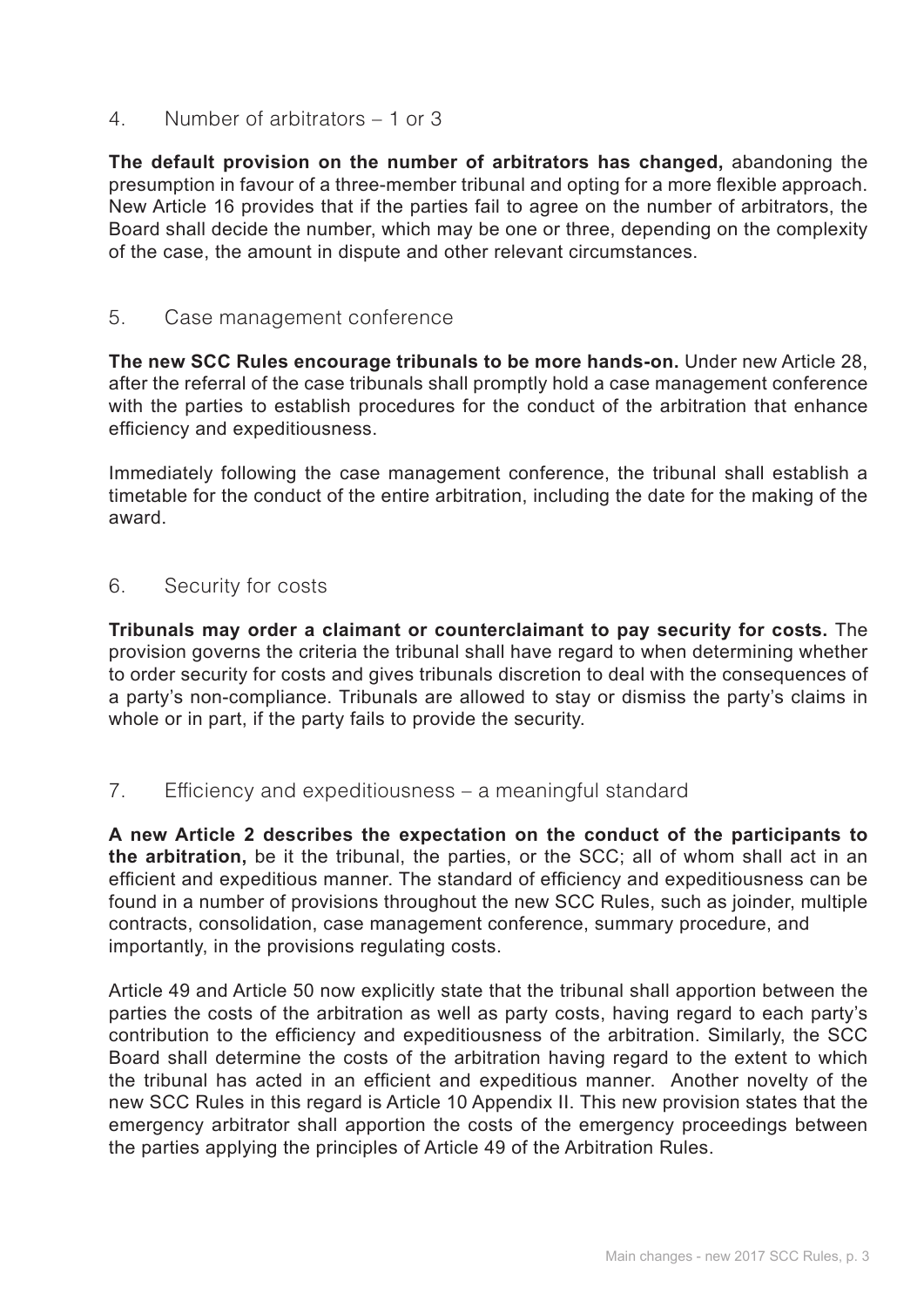8. Appendix III Investment treaty disputes

**The SCC has a strong presence in investment arbitrations,** with over 90 of them having been brought to the SCC over the past 20 years. The SCC recognizes that investment arbitrations may touch upon the interests of actors who are not parties to the arbitration, but who can bring a perspective of importance to the decision-making of the tribunal. Having this in mind and in consideration of the desire of some users to have greater transparency, the SCC has introduced Appendix III Investment treaty disputes. Appendix III consists of 4 new provisions that supplement the Arbitration Rules and that apply to cases based on a treaty providing for arbitration of disputes between an investor and a state.

**Under Article 3 and Article 4, third parties3 may request or be invited by the tribunal to make a written submission in the arbitration.** For a written submission to be allowed, it shall meet the relevant criteria, and the tribunal will take into account relevant circumstances, such as the nature and significance of the interest of the third party in the arbitration and whether the submission assists the tribunal in determining an issue by bringing a perspective or knowledge distinct from that of the disputing parties. These provisions do not change the SCC's nor the tribunal's duty of confidentiality.

**The new provisions balance due process.** They recognize the desire of third parties to intervene, while the parties to the dispute may test the submission of the third party. The parties to the dispute shall be given an opportunity to comment on any submission made and they may request further details regarding the written submission or request the third party to attend a hearing to elaborate or be examined on its submission.

**The tribunal shall ensure that the submission does not disrupt the arbitration** and it may require, as a condition to make the submission that the third party4 provides security for the costs expected to be incurred by the disputing parties as a result of the submission.

**Importantly, Article 2 of Appendix III replaces Article 16 of the Arbitration Rules (Number of arbitrators).** In practice this means that in investor-state disputes, when there is no agreement on the number of arbitrators, the tribunal shall be composed of three arbitrators, unless the Board decides that a sole arbitrator shall decide the dispute, having regard to the complexity of the case, the amount in dispute and other relevant circumstances.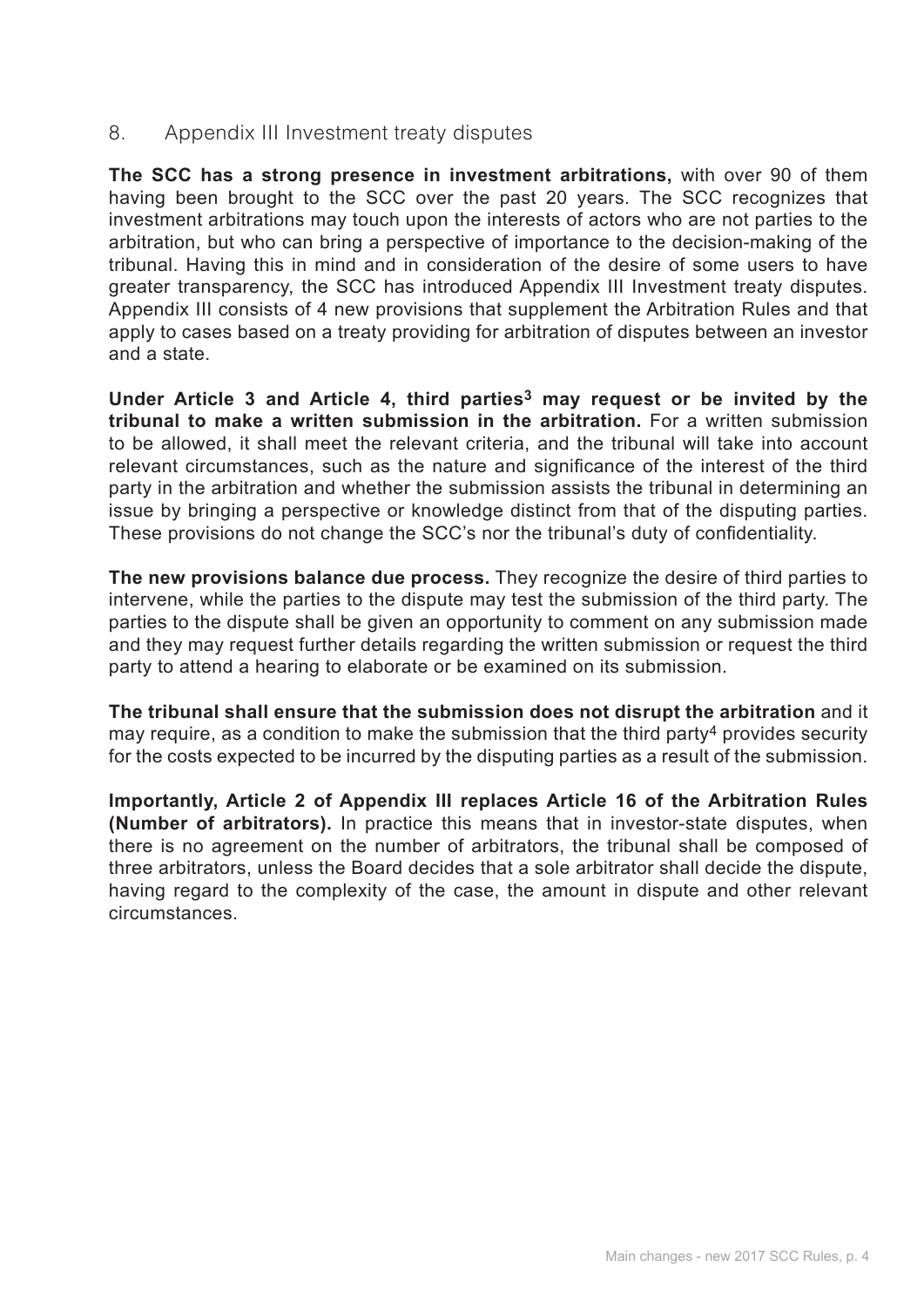# II. 2017 Rules for Expedited Arbitrations - Key changes

For over 20 years the SCC has had a separate set of rules designed for smaller sized disputes that are appropriate for a quicker procedure. These are the Rules for Expedited Arbitrations ("Expedited Rules"). The Expedited Rules mirror to a great extent the Arbitration Rules, but for some basic features that distinguish them from each other. For example, under the Expedited Rules it is always a sole arbitrator who decides the dispute; the award is to be made within three months from the referral of the case; the number of submissions and deadlines to exchange them are limited; an award does not have to be reasoned; and a different (lower) table of costs applies.

Many of the amendments now introduced to the Arbitration Rules are also introduced to the Expedited Rules (multi-party and multi-claim provisions, administrative secretary, security for costs, etc.). Whereas other amendments which are not suitable for cases administered under the Expedited Rules have been excluded (like Appendix III Investment Treaty Disputes), or have at least been adapted to the reality of the Expedited Rules.

Key amendments introduced only to the Expedited Rules include:

1. Frontloading the case

Under the new Expedited Rules, the submission of the request for arbitration (Article 6) and the answer (Article 9) will also constitute the submission of the statement of claim and the statement of defence, respectively. With this amendment, the time used before and after the referral of the case to the sole arbitrator will be optimized. The main submissions will already be in place when the arbitrator receives the case file from the Secretariat, facilitating the management of the case for the arbitrator early on in the procedure.

2. Case management conference – timetable within 7 days

New Article 29 mirrors to a great extent the new Article 28 of the Arbitration Rules, with the caveat that under the Expedited Rules the sole arbitrator shall seek to establish a timetable not later than 7 days from the referral of the case. The same as in Article 28 of the Arbitration Rules, the timetable shall be for the conduct of the entire arbitration, including the date for making the award.

3. Rules swap

**The right case under the right rules.** Over the years the SCC has seen some cases for which the parties had agreed on the Expedited Rules but, considering the complexity and size of the case, were more appropriate for administration under the Arbitration Rules. Until now, the SCC has lacked explicit support in the Rules to offer or to invite the parties to reconsider what rules should be applied.

A new provision, Article 11, introduced to the Expedited Rules allows the SCC to invite the parties to agree on changing the rules applicable to their dispute from the Expedited Rules to the Arbitration Rules. The SCC may do this prior to the appointment of the sole arbitrator, and having regard to the complexity of the case, the amount in dispute and other relevant circumstances.